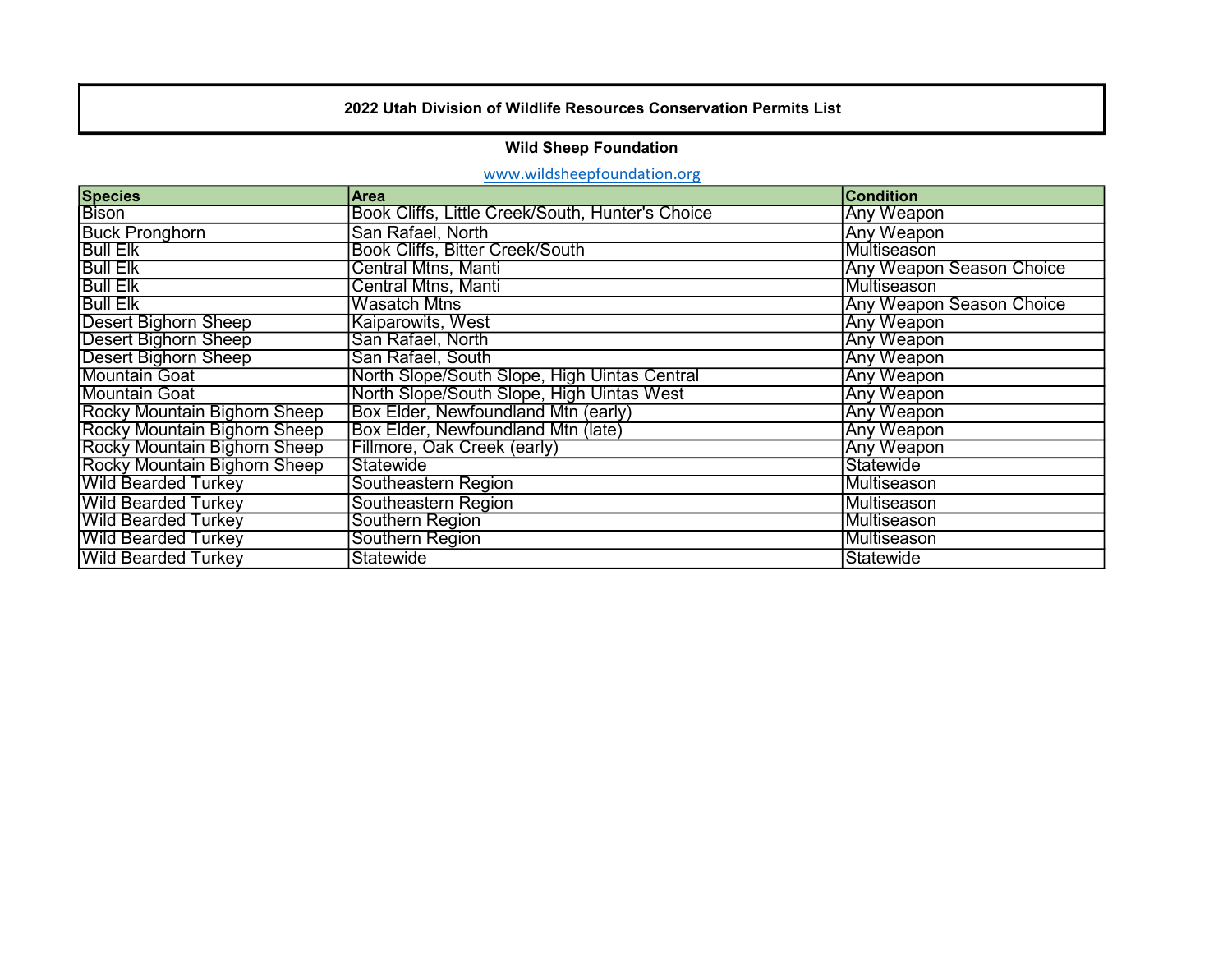## Mule Deer Foundation

<www.muledeer.org>

| <b>Species</b>        | Area                                        | <b>Condition</b>          |
|-----------------------|---------------------------------------------|---------------------------|
| <b>Black Bear</b>     | Central Mtns, Manti-North                   | Multiseason               |
| <b>Black Bear</b>     | Central Mtns, Manti-South/San Rafael, North | Multiseason               |
| <b>Black Bear</b>     | Central Mtns, Manti-South/San Rafael, North | Multiseason               |
| <b>Black Bear</b>     | <b>Central Mtns, Nebo</b>                   | Multiseason               |
| <b>Black Bear</b>     | Chalk Creek/East Canyon/Morgan-South Rich   | Multiseason               |
| <b>Black Bear</b>     | La Sal                                      | Multiseason               |
| <b>Black Bear</b>     | La Sal                                      | Multiseason               |
| <b>Black Bear</b>     | <b>Nine Mile</b>                            | <b>Multiseason</b>        |
| <b>Black Bear</b>     | Plateau, Boulder/Kaiparowits                | Multiseason               |
| <b>Black Bear</b>     | San Juan                                    | Multiseason               |
| <b>Black Bear</b>     | San Juan                                    | Multiseason               |
| <b>Black Bear</b>     | South Slope, Bonanza/Diamond Mtn/Vernal     | Multiseason               |
| <b>Black Bear</b>     | Statewide                                   | Multiseason               |
| <b>Black Bear</b>     | <b>Wasatch Mtns, West-Central</b>           | Multiseason               |
| <b>Buck Deer</b>      | <b>Book Cliffs</b>                          | <b>Archery</b>            |
| <b>Buck Deer</b>      | <b>Book Cliffs</b>                          | Hunter's Choice of Season |
| <b>Buck Deer</b>      | <b>Book Cliffs</b>                          | Muzzleloader              |
| <b>Buck Deer</b>      | Fillmore, Oak Creek LE                      | Hunter's Choice of Season |
| <b>Buck Deer</b>      | <b>Henry Mtns</b>                           | Hunter's Choice of Season |
| <b>Buck Deer</b>      | Paunsaugunt                                 | Archerv                   |
| <b>Buck Deer</b>      | Paunsaugunt                                 | Hunter's Choice of Season |
| <b>Buck Deer</b>      | Paunsaugunt                                 | Muzzleloader              |
| <b>Buck Deer</b>      | Paunsaugunt                                 | Muzzleloader              |
| <b>Buck Deer</b>      | San Juan, Elk Ridge                         | Hunter's Choice of Season |
| <b>Buck Deer</b>      | South Slope, Diamond Mtn                    | Hunter's Choice of Season |
| <b>Buck Deer</b>      | South Slope, Diamond Mtn                    | Hunter's Choice of Season |
| <b>Buck Deer</b>      | South Slope, Diamond Mtn                    | Muzzleloader              |
| <b>Buck Deer</b>      | Statewide                                   | Statewide                 |
| <b>Buck Deer</b>      | <b>West Desert, Vernon</b>                  | Any Weapon                |
| <b>Buck Deer</b>      | <b>West Desert, Vernon</b>                  | Archery                   |
| <b>Buck Deer</b>      | <b>West Desert, Vernon</b>                  | Muzzleloader              |
| <b>Buck Pronghorn</b> | <b>Beaver</b>                               | Any Weapon                |
| <b>Buck Pronghorn</b> | <b>Book Cliffs, Bitter Creek</b>            | <b>Any Weapon</b>         |
| <b>Buck Pronghorn</b> | <b>Box Elder, Snowville</b>                 | <b>Any Weapon</b>         |
| <b>Buck Pronghorn</b> | Box Elder, West                             | <b>Any Weapon</b>         |
| <b>Buck Pronghorn</b> | Cache/Morgan-South Rich/Ogden               | <b>Any Weapon</b>         |
| <b>Buck Pronghorn</b> | <b>Fillmore, Oak Creek South</b>            | <b>Any Weapon</b>         |
| <b>Buck Pronghorn</b> | Mt Dutton/Paunsaugunt                       | Any Weapon                |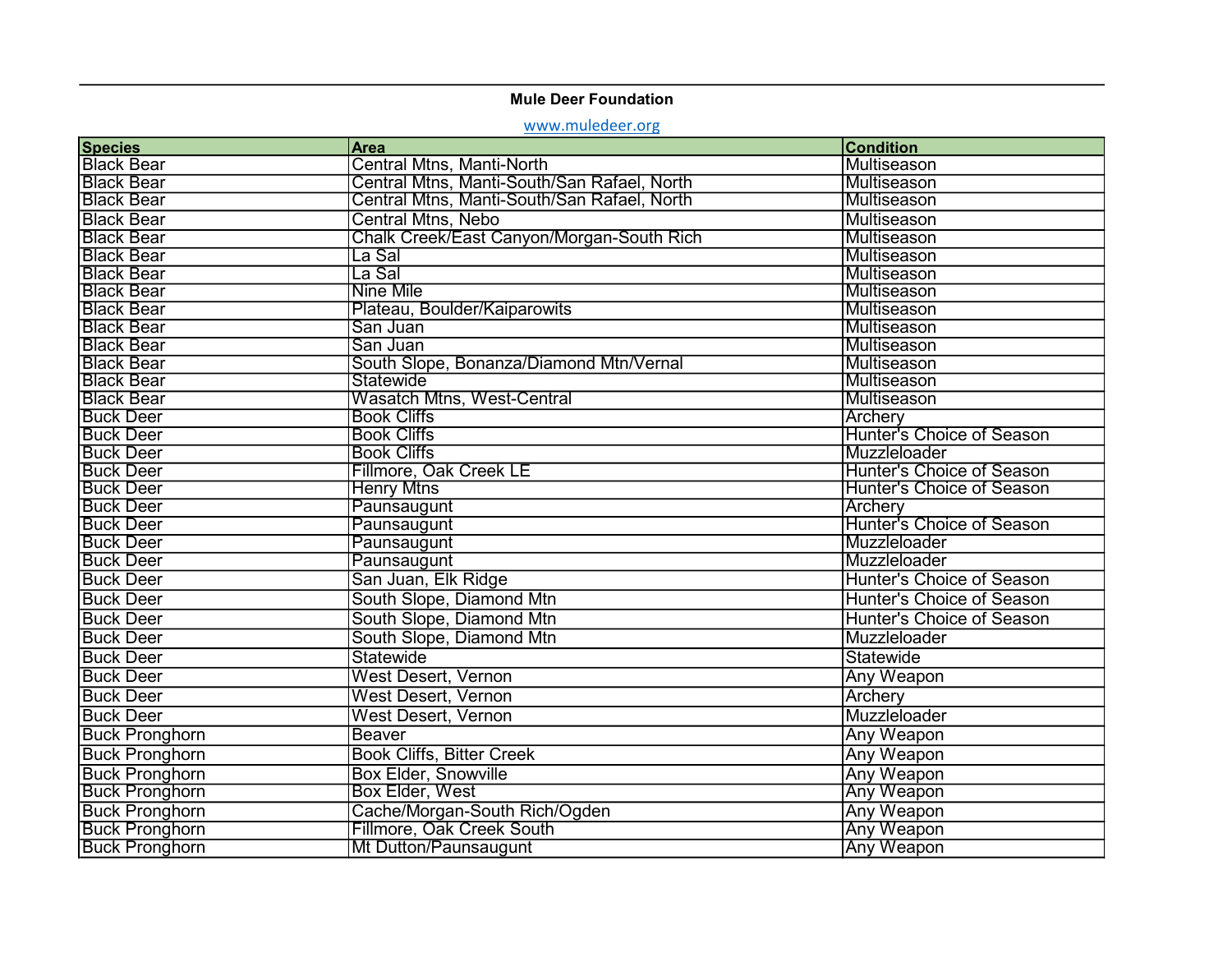| <b>Buck Pronghorn</b>            | Nine Mile, Anthro-Myton Bench           | <b>Any Weapon</b>               |
|----------------------------------|-----------------------------------------|---------------------------------|
| <b>Buck Pronghorn</b>            | North Slope, Three Corners/West Daggett | <b>Any Weapon</b>               |
| <b>Buck Pronghorn</b>            | Plateau, Highlands                      | <b>Any Weapon</b>               |
| <b>Buck Pronghorn</b>            | San Rafael, North                       | Any Weapon                      |
| <b>Buck Pronghorn</b>            | San Rafael, North                       | <b>Any Weapon</b>               |
| <b>Buck Pronghorn</b>            | South Slope, Bonanza/Diamond Mtn        | Any Weapon                      |
| <b>Buck Pronghorn</b>            | South Slope, Bonanza/Diamond Mtn        | <b>Any Weapon</b>               |
| <b>Buck Pronghorn</b>            | South Slope, Vernal                     | <b>Any Weapon</b>               |
| <b>Buck Pronghorn</b>            | South Slope, Vernal                     | <b>Any Weapon</b>               |
| <b>Buck Pronghorn</b>            | <b>Southwest Desert</b>                 | <b>Any Weapon</b>               |
| <b>Buck Pronghorn</b>            | <b>Southwest Desert</b>                 | <b>Any Weapon</b>               |
|                                  | <b>Statewide</b>                        | Statewide                       |
| Buck Pronghorn<br>Buck Pronghorn | <b>West Desert, Snake Valley</b>        | <b>Any Weapon</b>               |
| <b>Bull Elk</b>                  | Beaver, East                            | Multiseason                     |
| <b>Bull Elk</b>                  | <b>Book Cliffs, Bitter Creek/South</b>  | Muzzleloader                    |
| <b>Bull Elk</b>                  | Cache, Meadowville                      | <b>Any Weapon Season Choice</b> |
| <b>Bull Elk</b>                  | Cache, Meadowville                      | Multiseason                     |
| <b>Bull Elk</b>                  | Central Mtns, Manti                     | <b>Any Weapon Season Choice</b> |
| <b>Bull Elk</b>                  | Central Mtns, Manti                     | Any Weapon Season Choice        |
| <b>Bull Elk</b>                  | <b>Central Mtns, Manti</b>              | Muzzleloader                    |
| <b>Bull Elk</b>                  | Fillmore, Pahvant                       | <b>Any Weapon Season Choice</b> |
| <b>Bull Elk</b>                  | Fillmore, Pahvant                       | Multiseason                     |
| <b>Bull Elk</b>                  | La Sal, La Sal Mtns                     | <b>Any Weapon Season Choice</b> |
| <b>Bull Elk</b>                  | La Sal, La Sal Mtns                     | Multiseason                     |
| <b>Bull Elk</b>                  | Monroe                                  | Any Weapon Season Choice        |
| <b>Bull Elk</b>                  | <b>Mt Dutton</b>                        | <b>Any Weapon Season Choice</b> |
| <b>Bull Elk</b>                  | <b>Mt Dutton</b>                        | <b>Any Weapon Season Choice</b> |
| <b>Bull Elk</b>                  | Plateau, Boulder                        | <b>Any Weapon Season Choice</b> |
| <b>Bull Elk</b>                  | Plateau, Boulder                        | Multiseason                     |
| <b>Bull Elk</b>                  | Plateau, Fishlake/Thousand Lakes        | <b>Any Weapon Season Choice</b> |
| <b>Bull Elk</b>                  | Plateau, Fishlake/Thousand Lakes        | Multiseason                     |
| <b>Bull Elk</b>                  | Plateau, Fishlake/Thousand Lakes        | Muzzleloader                    |
| <b>Bull Elk</b>                  | San Juan Bull Elk                       | <b>Any Weapon Season Choice</b> |
| <b>Bull Elk</b>                  | South Slope, Diamond Mtn                | Any Weapon Season Choice        |
| <b>Bull Elk</b>                  | South Slope, Diamond Mtn                | <b>Any Weapon Season Choice</b> |
| <b>Bull Elk</b>                  | Southwest Desert, South                 | <b>Any Weapon Season Choice</b> |
| <b>Bull Elk</b>                  | Southwest Desert, South                 | <b>Multiseason</b>              |
| <b>Bull Elk</b>                  | <b>Wasatch Mtns</b>                     | <b>Any Weapon Season Choice</b> |
| <b>Bull Elk</b>                  | <b>Wasatch Mtns</b>                     | Multiseason                     |
| <b>Bull Moose</b>                | Ogden                                   | <b>Any Weapon</b>               |
| <b>Mountain Goat</b>             | Beaver (early)                          | <b>Any Weapon</b>               |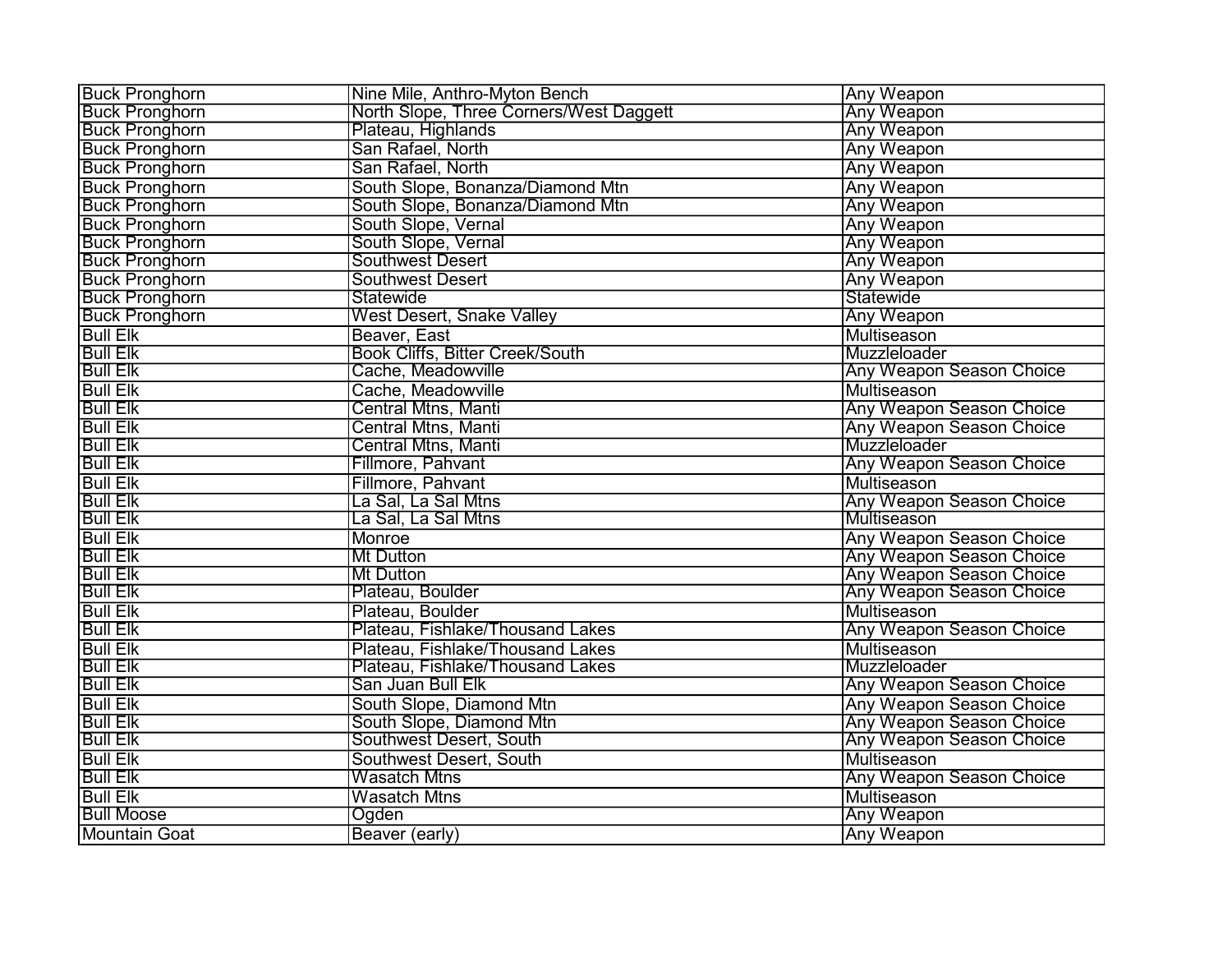#### National Wild Turkey Foundation

www.nwtf.org

| <b>Species</b>             | <b>Area</b>                            | <b>Condition</b>                |
|----------------------------|----------------------------------------|---------------------------------|
| <b>Antlerless Elk</b>      | <b>Central Mtns</b>                    | <b>Any Weapon</b>               |
| <b>Antlerless Elk</b>      | <b>Central Mtns</b>                    | Any Weapon                      |
| <b>Black Bear</b>          | <b>Book Cliffs, Bitter Creek/South</b> | Multiseason                     |
| <b>Black Bear</b>          | Central Mtns, Manti-North              | Multiseason                     |
| <b>Black Bear</b>          | La Sal                                 | Multiseason                     |
| <b>Black Bear</b>          | Panguitch Lake/Zion                    | Multiseason                     |
| <b>Black Bear</b>          | Wasatch Mtns, West-Central             | Multiseason                     |
| <b>Buck Deer</b>           | <b>Book Cliffs</b>                     | <b>Any Weapon</b>               |
| <b>Buck Deer</b>           | Paunsaugunt                            | <b>Any Weapon</b>               |
| <b>Buck Deer</b>           | Paunsaugunt                            | Any Weapon                      |
| <b>Buck Deer</b>           | South Slope, Diamond Mtn               | <b>Archery</b>                  |
| <b>Buck Pronghorn</b>      | Nine Mile, Range Creek                 | Any Weapon                      |
| <b>Buck Pronghorn</b>      | San Rafael, Desert                     | Any Weapon                      |
| <b>Buck Pronghorn</b>      | San Rafael, North                      | <b>Any Weapon</b>               |
| <b>Buck Pronghorn</b>      | <b>Southwest Desert</b>                | <b>Any Weapon</b>               |
| <b>Buck Pronghorn</b>      | <b>Southwest Desert</b>                | <b>Any Weapon</b>               |
| <b>Buck Pronghorn</b>      | <b>West Desert, Riverbed</b>           | Any Weapon                      |
| <b>Bull Elk</b>            | Cache, South                           | <b>Any Weapon Season Choice</b> |
| <b>Bull Elk</b>            | <b>Central Mtns, Nebo</b>              | Multiseason                     |
| <b>Bull Elk</b>            | North Slope, Three Corners             | Multiseason                     |
| <b>Bull Moose</b>          | Wasatch Mtns/Central Mtns              | <b>Any Weapon</b>               |
| <b>Wild Bearded Turkey</b> | <b>Central Region</b>                  | Multiseason                     |
| <b>Wild Bearded Turkey</b> | <b>Central Region</b>                  | Multiseason                     |
| <b>Wild Bearded Turkey</b> | <b>Northeastern Region</b>             | Multiseason                     |
| <b>Wild Bearded Turkey</b> | Northeastern Region                    | Multiseason                     |
| <b>Wild Bearded Turkey</b> | Northeastern Region                    | Multiseason                     |
| <b>Wild Bearded Turkey</b> | Northern Region                        | Multiseason                     |
| <b>Wild Bearded Turkey</b> | Southeastern Region                    | Multiseason                     |
| <b>Wild Bearded Turkey</b> | Southeastern Region                    | Multiseason                     |
| <b>Wild Bearded Turkey</b> | Southeastern Region                    | Multiseason                     |
| <b>Wild Bearded Turkey</b> | Southern Region                        | Multiseason                     |
| <b>Wild Bearded Turkey</b> | Southern Region                        | Multiseason                     |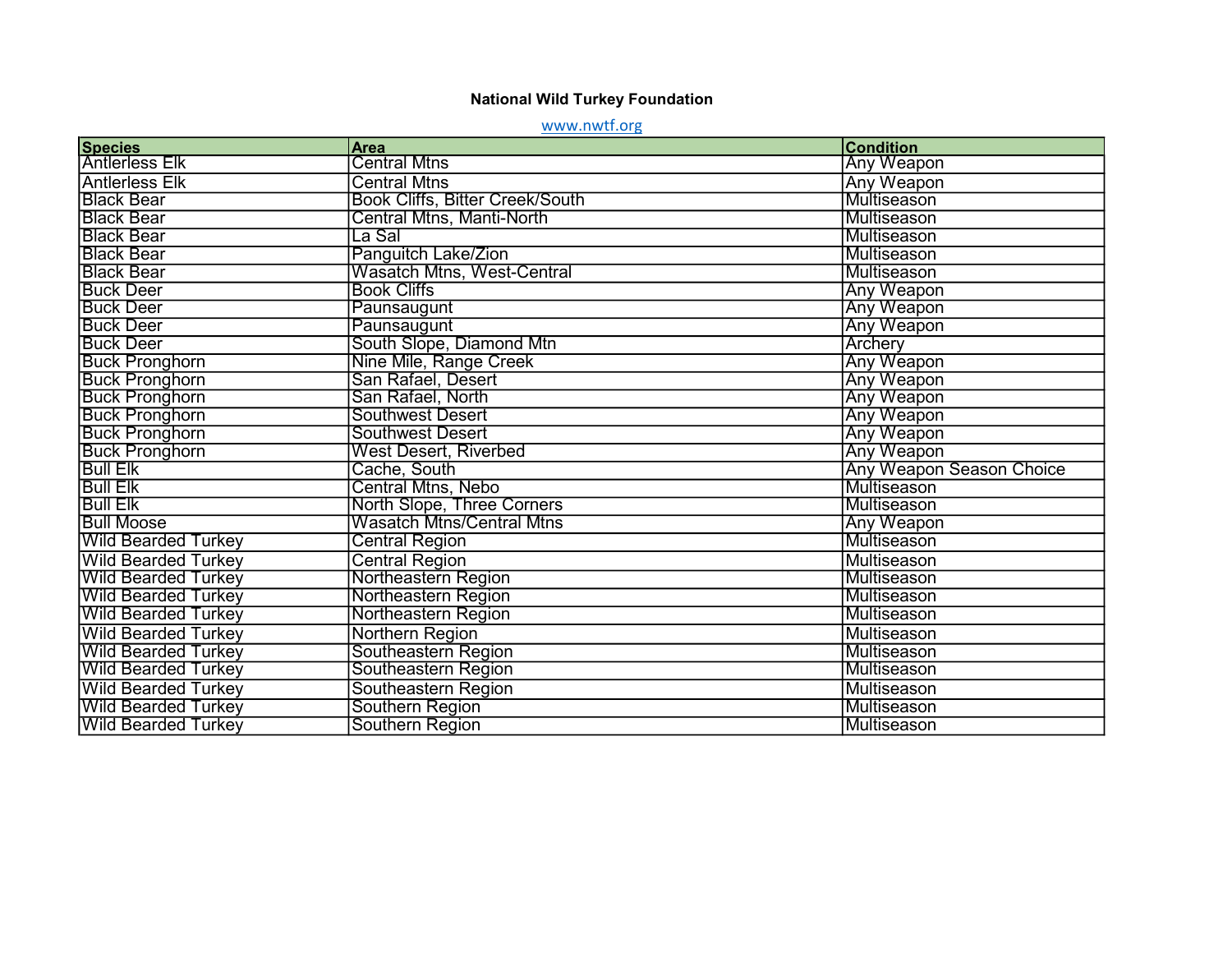#### Rocky Mountain Elk Foundation

www.rmef.org

| <b>Species</b>        | Area                                   | <b>Condition</b>                |
|-----------------------|----------------------------------------|---------------------------------|
| <b>Antlerless Elk</b> | Cache                                  | <b>Any Weapon</b>               |
| <b>Antlerless Elk</b> | Plateau                                | Any Weapon                      |
| <b>Bison</b>          | Henry Mtns, Hunter's Choice (mid)      | Any Weapon                      |
| <b>Black Bear</b>     | <b>Book Cliffs, Bitter Creek/South</b> | Multiseason                     |
| <b>Black Bear</b>     | <b>Nine Mile</b>                       | Multiseason                     |
| <b>Black Bear</b>     | Plateau, Boulder/Kaiparowits           | Multiseason                     |
| <b>Black Bear</b>     | San Juan                               | Multiseason                     |
| <b>Black Bear</b>     | <b>Wasatch Mtns, West-Central</b>      | Multiseason                     |
| <b>Buck Pronghorn</b> | Cache/Morgan-South Rich/Ogden          | <b>Any Weapon</b>               |
| <b>Buck Pronghorn</b> | Nine Mile, Anthro-Myton Bench          | <b>Any Weapon</b>               |
| <b>Buck Pronghorn</b> | Plateau, Highlands                     | <b>Any Weapon</b>               |
| <b>Buck Pronghorn</b> | San Rafael, North                      | Any Weapon                      |
| <b>Buck Pronghorn</b> | South Slope, Bonanza/Diamond Mtn       | <b>Any Weapon</b>               |
| <b>Buck Pronghorn</b> | <b>Southwest Desert</b>                | <b>Any Weapon</b>               |
| <b>Buck Pronghorn</b> | West Desert, Snake Valley              | <b>Any Weapon</b>               |
| <b>Bull Elk</b>       | <b>Book Cliffs, Bitter Creek/South</b> | <b>Any Weapon Season Choice</b> |
| <b>Bull Elk</b>       | Central Mtns, Manti                    | <b>Any Weapon Season Choice</b> |
| <b>Bull Elk</b>       | Fillmore, Pahvant                      | <b>Any Weapon Season Choice</b> |
| <b>Bull Elk</b>       | La Sal, La Sal Mtns                    | Muzzleloader                    |
| <b>Bull Elk</b>       | Monroe                                 | Multiseason                     |
| <b>Bull Elk</b>       | <b>Panguitch Lake</b>                  | Multiseason                     |
| <b>Bull Elk</b>       | Paunsaugunt                            | <b>Any Weapon Season Choice</b> |
| <b>Bull Elk</b>       | Paunsaugunt                            | Any Weapon Season Choice        |
| <b>Bull Elk</b>       | Paunsaugunt                            | Multiseason                     |
| <b>Bull Elk</b>       | Plateau, Fishlake/Thousand Lakes       | Any Weapon Season Choice        |
| <b>Bull Elk</b>       | Plateau, Fishlake/Thousand Lakes       | <b>Any Weapon Season Choice</b> |
| <b>Bull Elk</b>       | San Juan Bull Elk                      | Multiseason                     |
| <b>Bull Elk</b>       | South Slope, Diamond Mtn               | Multiseason                     |
| <b>Bull Elk</b>       | Southwest Desert, South                | Any Weapon Season Choice        |
| <b>Bull Elk</b>       | <b>Southwest Desert, South</b>         | Muzzleloader                    |
| <b>Bull Elk</b>       | <b>Wasatch Mtns</b>                    | Any Weapon Season Choice        |
| <b>Bull Elk</b>       | <b>Wasatch Mtns</b>                    | Multiseason                     |
| <b>Bull Moose</b>     | <b>Statewide</b>                       | Statewide                       |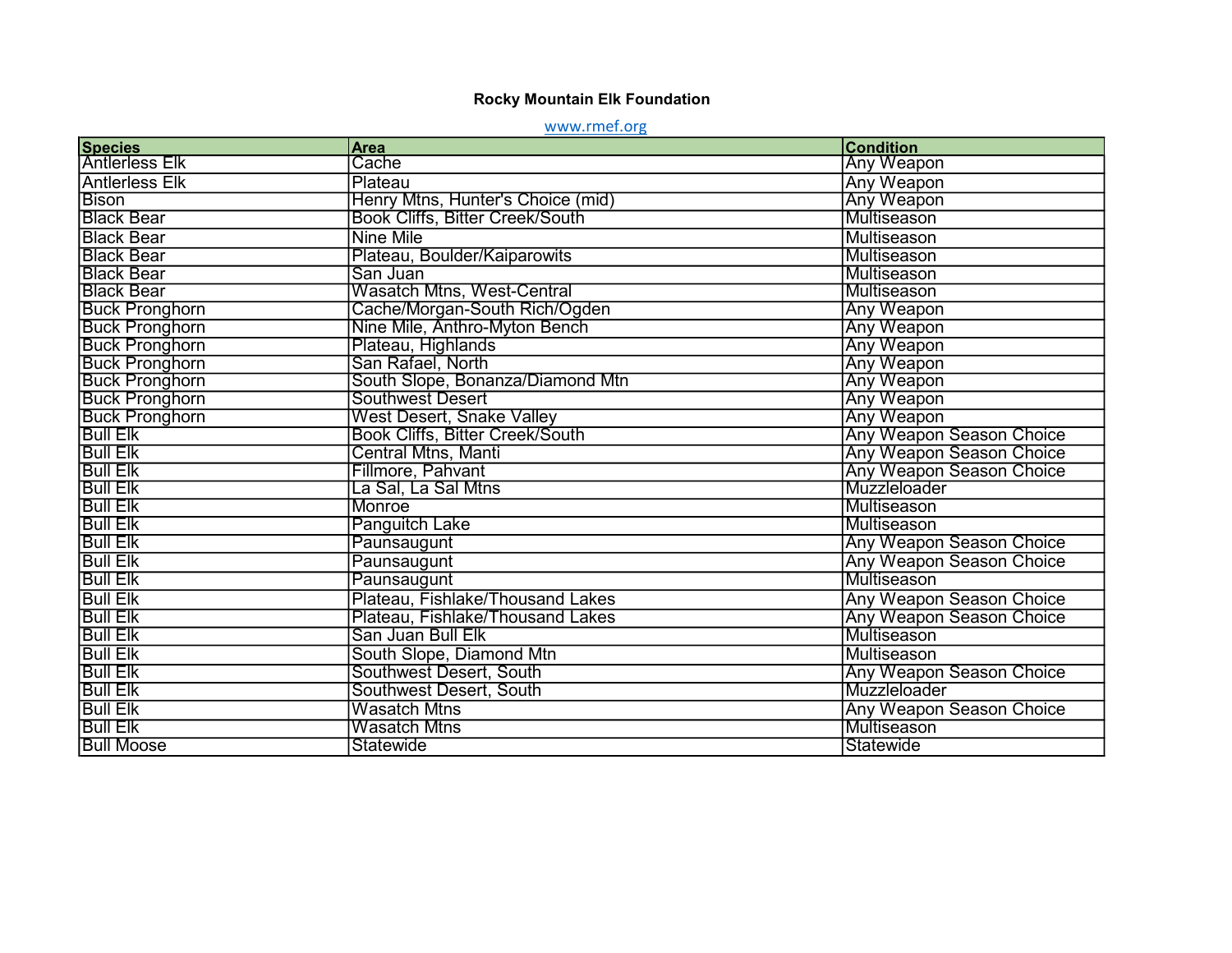### Safari Club International

# <www.safariclubutah.org>

| <b>Species</b>             | <b>Area</b>                        | <b>Condition</b>                |
|----------------------------|------------------------------------|---------------------------------|
| <b>Antlerless Elk</b>      | Cache                              | <b>Any Weapon</b>               |
| <b>Antlerless Elk</b>      | Cache                              | <b>Any Weapon</b>               |
| <b>Antlerless Elk</b>      | <b>Central Mtns</b>                | <b>Any Weapon</b>               |
| <b>Antlerless Elk</b>      | Plateau                            | Any Weapon                      |
| <b>Antlerless Elk</b>      | <b>Wasatch Mtns</b>                | <b>Any Weapon</b>               |
| <b>Bison</b>               | Henry Mtns, Hunter's Choice (late) | Any Weapon                      |
| <b>Black Bear</b>          | Central Mtns, Nebo                 | Multiseason                     |
| <b>Black Bear</b>          | San Juan                           | Multiseason                     |
| <b>Black Bear</b>          | South Slope, Yellowstone           | Multiseason                     |
| <b>Buck Deer</b>           | <b>Book Cliffs</b>                 | Hunter's Choice of Season       |
| <b>Buck Deer</b>           | San Juan, Elk Ridge                | Muzzleloader                    |
| <b>Buck Deer</b>           | South Slope, Diamond Mtn           | Any Weapon                      |
| <b>Buck Deer</b>           | <b>West Desert, Vernon</b>         | Hunter's Choice of Season       |
| <b>Buck Pronghorn</b>      | Panguitch Lake/Zion, North         | Any Weapon                      |
| <b>Buck Pronghorn</b>      | <b>Southwest Desert</b>            | Any Weapon                      |
| <b>Buck Pronghorn</b>      | <b>West Desert, Riverbed</b>       | Any Weapon                      |
| <b>Bull Elk</b>            | Cache, Meadowville                 | <b>Any Weapon Season Choice</b> |
| <b>Bull Elk</b>            | La Sal, La Sal Mtns                | Any Weapon Season Choice        |
| <b>Bull Elk</b>            | Plateau, Boulder                   | Any Weapon Season Choice        |
| <b>Bull Elk</b>            | Plateau, Fishlake/Thousand Lakes   | Multiseason                     |
| <b>Bull Moose</b>          | North Slope, Summit                | <b>Any Weapon</b>               |
| <b>Mountain Goat</b>       | <b>Central Mtns, Nebo</b>          | <b>Any Weapon</b>               |
| <b>Wild Bearded Turkey</b> | <b>Central Region</b>              | Multiseason                     |
| <b>Wild Bearded Turkey</b> | <b>Northeastern Region</b>         | Multiseason                     |
| <b>Wild Bearded Turkey</b> | Northern Region                    | Multiseason                     |
| <b>Wild Bearded Turkey</b> | Southeastern Region                | <b>Multiseason</b>              |
| <b>Wild Bearded Turkey</b> | Southern Region                    | <b>Multiseason</b>              |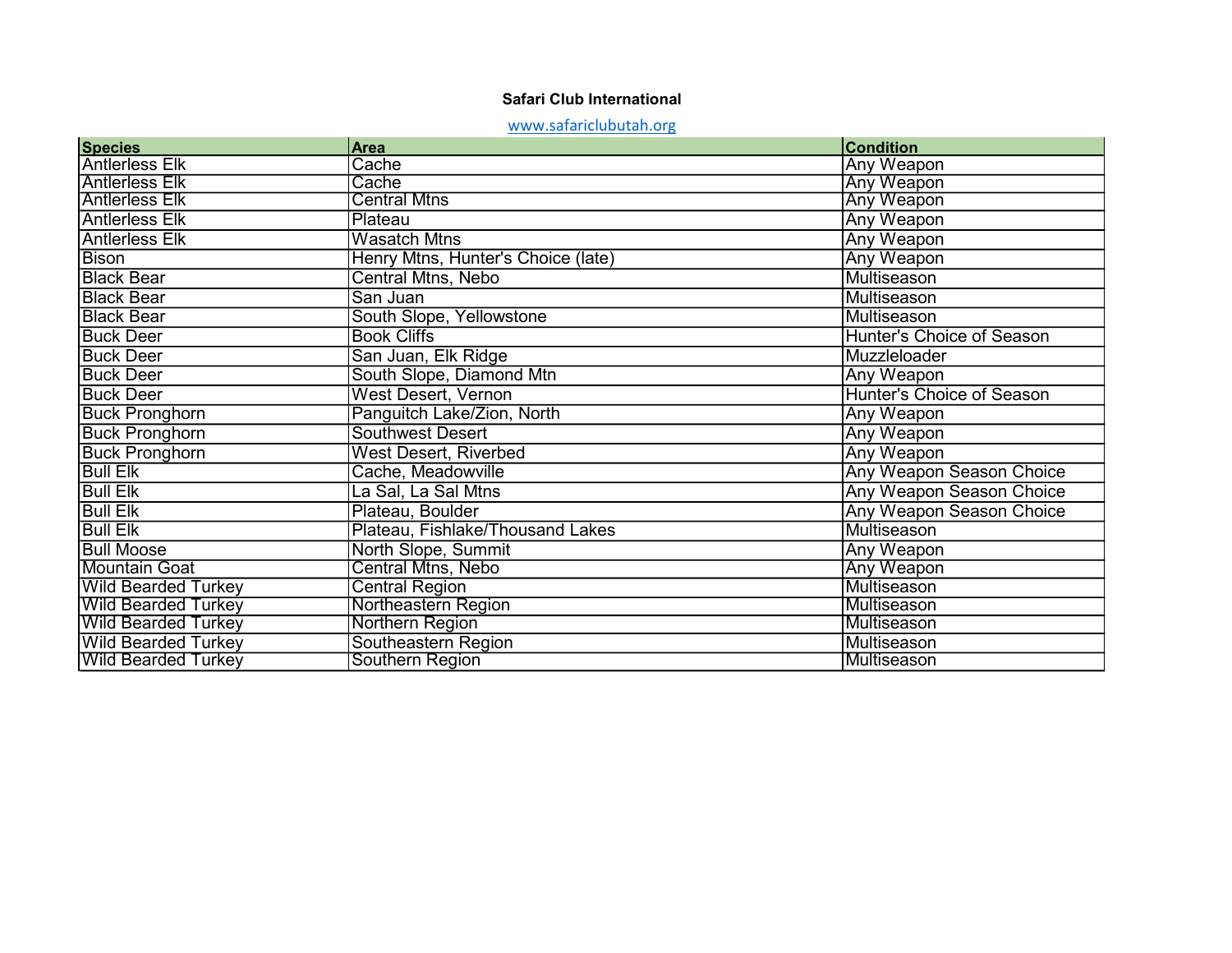#### Sportsmen for Fish and Wildlife

www.sfw.net

| <b>Species</b>        | <b>Area</b>                                 | <b>Condition</b>          |
|-----------------------|---------------------------------------------|---------------------------|
| <b>Antlerless Elk</b> | Cache                                       | Any Weapon                |
| <b>Antlerless Elk</b> | <b>Central Mtns</b>                         | Any Weapon                |
| <b>Antlerless Elk</b> | Plateau                                     | Any Weapon                |
| <b>Bison</b>          | Henry Mtns, Cow Only (early)                | Any Weapon                |
| <b>Bison</b>          | Henry Mtns, Hunter's Choice (early)         | Any Weapon                |
| <b>Bison</b>          | <b>Statewide</b>                            | Statewide                 |
| <b>Black Bear</b>     | Book Cliffs, Bitter Creek/South             | Multiseason               |
| <b>Black Bear</b>     | Book Cliffs, Bitter Creek/South             | Multiseason               |
| <b>Black Bear</b>     | Book Cliffs, Little Creek Roadless          | Multiseason               |
| <b>Black Bear</b>     | Central Mtns, Manti-South/San Rafael, North | Multiseason               |
| <b>Black Bear</b>     | Nine Mile                                   | Multiseason               |
| <b>Black Bear</b>     | Plateau, Boulder/Kaiparowits                | Multiseason               |
| <b>Black Bear</b>     | Wasatch Mtns, West-Central                  | Multiseason               |
| <b>Buck Deer</b>      | <b>Book Cliffs</b>                          | Any Weapon                |
| <b>Buck Deer</b>      | <b>Book Cliffs</b>                          | Archery                   |
| <b>Buck Deer</b>      | <b>Book Cliffs</b>                          | Muzzleloader              |
| <b>Buck Deer</b>      | Cache, Crawford Mtn                         | Muzzleloader              |
| <b>Buck Deer</b>      | Fillmore, Oak Creek LE                      | Hunter's Choice of Season |
| <b>Buck Deer</b>      | <b>Henry Mtns</b>                           | Hunter's Choice of Season |
| <b>Buck Deer</b>      | La Sal, Dolores Triangle                    | Hunter's Choice of Season |
| <b>Buck Deer</b>      | San Juan, Elk Ridge                         | Hunter's Choice of Season |
| <b>Buck Deer</b>      | <b>West Desert, Vernon</b>                  | Any Weapon                |
| <b>Buck Deer</b>      | West Desert, Vernon                         | Hunter's Choice of Season |
| <b>Buck Deer</b>      | West Desert, Vernon                         | Muzzleloader              |
| <b>Buck Pronghorn</b> | <b>Beaver</b>                               | Any Weapon                |
| <b>Buck Pronghorn</b> | <b>Book Cliffs, Bitter Creek</b>            | Any Weapon                |
| <b>Buck Pronghorn</b> | <b>Book Cliffs, South</b>                   | Any Weapon                |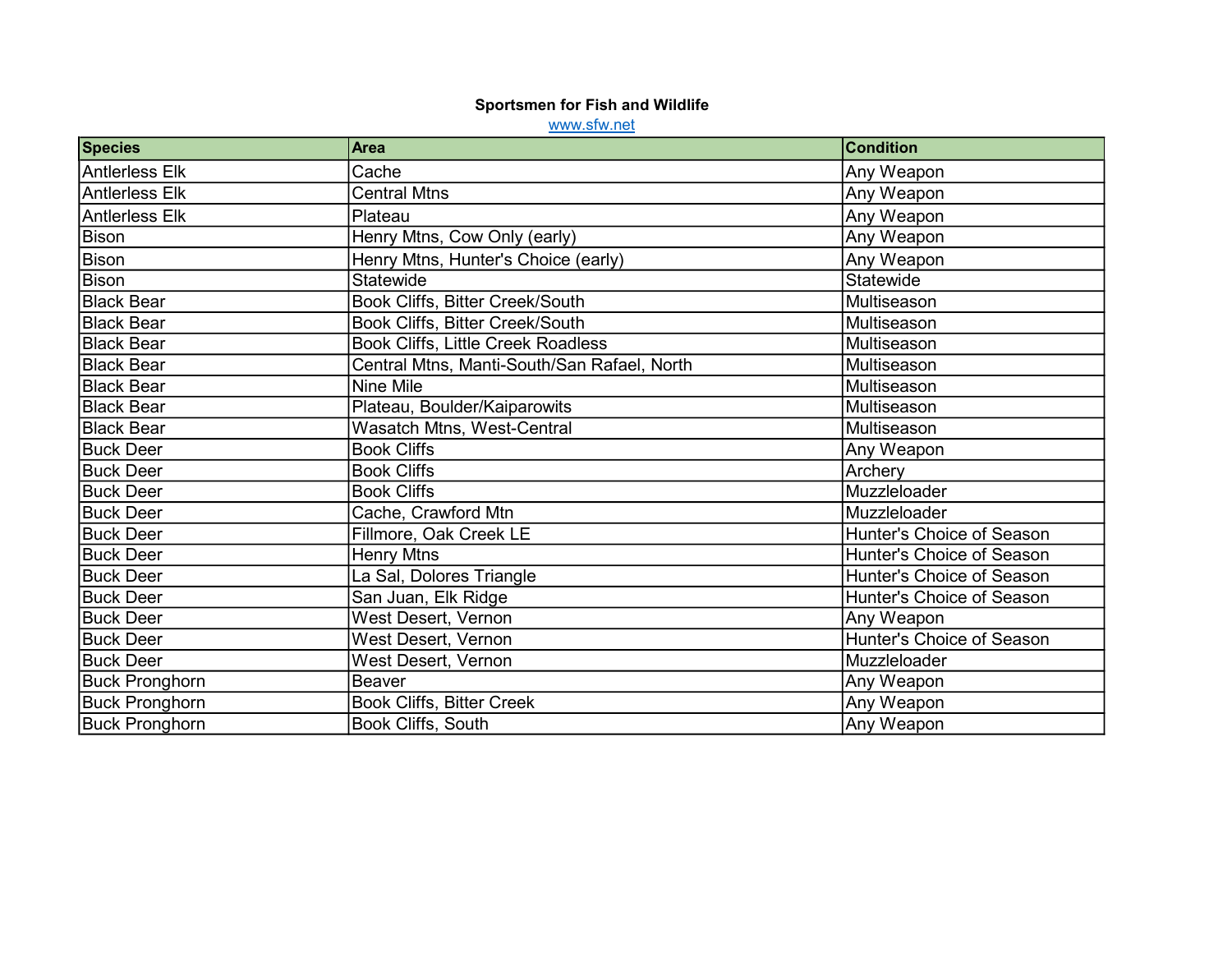| <b>Buck Pronghorn</b> | <b>Box Elder, Snowville</b>             | Any Weapon                      |
|-----------------------|-----------------------------------------|---------------------------------|
| <b>Buck Pronghorn</b> | Box Elder, West                         | Any Weapon                      |
| <b>Buck Pronghorn</b> | Cache/Morgan-South Rich/Ogden           | Any Weapon                      |
| <b>Buck Pronghorn</b> | Fillmore, Oak Creek South               | Any Weapon                      |
| <b>Buck Pronghorn</b> | La Sal, Potash/South Cisco              | Any Weapon                      |
| <b>Buck Pronghorn</b> | Mt Dutton/Paunsaugunt                   | Any Weapon                      |
| <b>Buck Pronghorn</b> | Nine Mile, Anthro-Myton Bench           | Any Weapon                      |
| <b>Buck Pronghorn</b> | Nine Mile, Anthro-Myton Bench           | Any Weapon                      |
| <b>Buck Pronghorn</b> | North Slope, Three Corners/West Daggett | Any Weapon                      |
| <b>Buck Pronghorn</b> | Panguitch Lake/Zion, North              | Any Weapon                      |
| <b>Buck Pronghorn</b> | Pine Valley                             | Any Weapon                      |
| <b>Buck Pronghorn</b> | San Rafael, North                       | Any Weapon                      |
| <b>Buck Pronghorn</b> | South Slope, Vernal                     | Any Weapon                      |
| <b>Buck Pronghorn</b> | <b>Southwest Desert</b>                 | Any Weapon                      |
| <b>Buck Pronghorn</b> | <b>Southwest Desert</b>                 | Any Weapon                      |
| <b>Buck Pronghorn</b> | West Desert, Rush Valley                | Any Weapon                      |
| <b>Buck Pronghorn</b> | West Desert, Snake Valley               | Any Weapon                      |
| <b>Bull Elk</b>       | Beaver, East                            | <b>Any Weapon Season Choice</b> |
| <b>Bull Elk</b>       | Book Cliffs, Bitter Creek/South         | Any Weapon Season Choice        |
| <b>Bull Elk</b>       | <b>Box Elder, Grouse Creek</b>          | Multiseason                     |
| <b>Bull Elk</b>       | Cache, South                            | Multiseason                     |
| <b>Bull Elk</b>       | Central Mtns, Manti                     | Multiseason                     |
| <b>Bull Elk</b>       | Central Mtns, Nebo                      | Any Weapon Season Choice        |
| <b>Bull Elk</b>       | Central Mtns, Nebo                      | Any Weapon Season Choice        |
| <b>Bull Elk</b>       | La Sal, La Sal Mtns                     | Any Weapon Season Choice        |
| <b>Bull Elk</b>       | La Sal, La Sal Mtns                     | Multiseason                     |
| <b>Bull Elk</b>       | Mt Dutton                               | Multiseason                     |
| <b>Bull Elk</b>       | Panguitch Lake                          | Any Weapon Season Choice        |
| <b>Bull Elk</b>       | Paunsaugunt                             | Archery                         |
| <b>Bull Elk</b>       | Plateau, Boulder                        | Archery                         |
| <b>Bull Elk</b>       | Plateau, Fishlake/Thousand Lakes        | Any Weapon Season Choice        |
| <b>Bull Elk</b>       | Plateau, Fishlake/Thousand Lakes        | Archery                         |
| <b>Bull Elk</b>       | San Juan Bull Elk                       | Any Weapon Season Choice        |
| <b>Bull Elk</b>       | San Juan Bull Elk                       | Archery                         |
| <b>Bull Elk</b>       | Southwest Desert, South                 | Archery                         |
| <b>Bull Elk</b>       | Southwest Desert, South                 | Multiseason                     |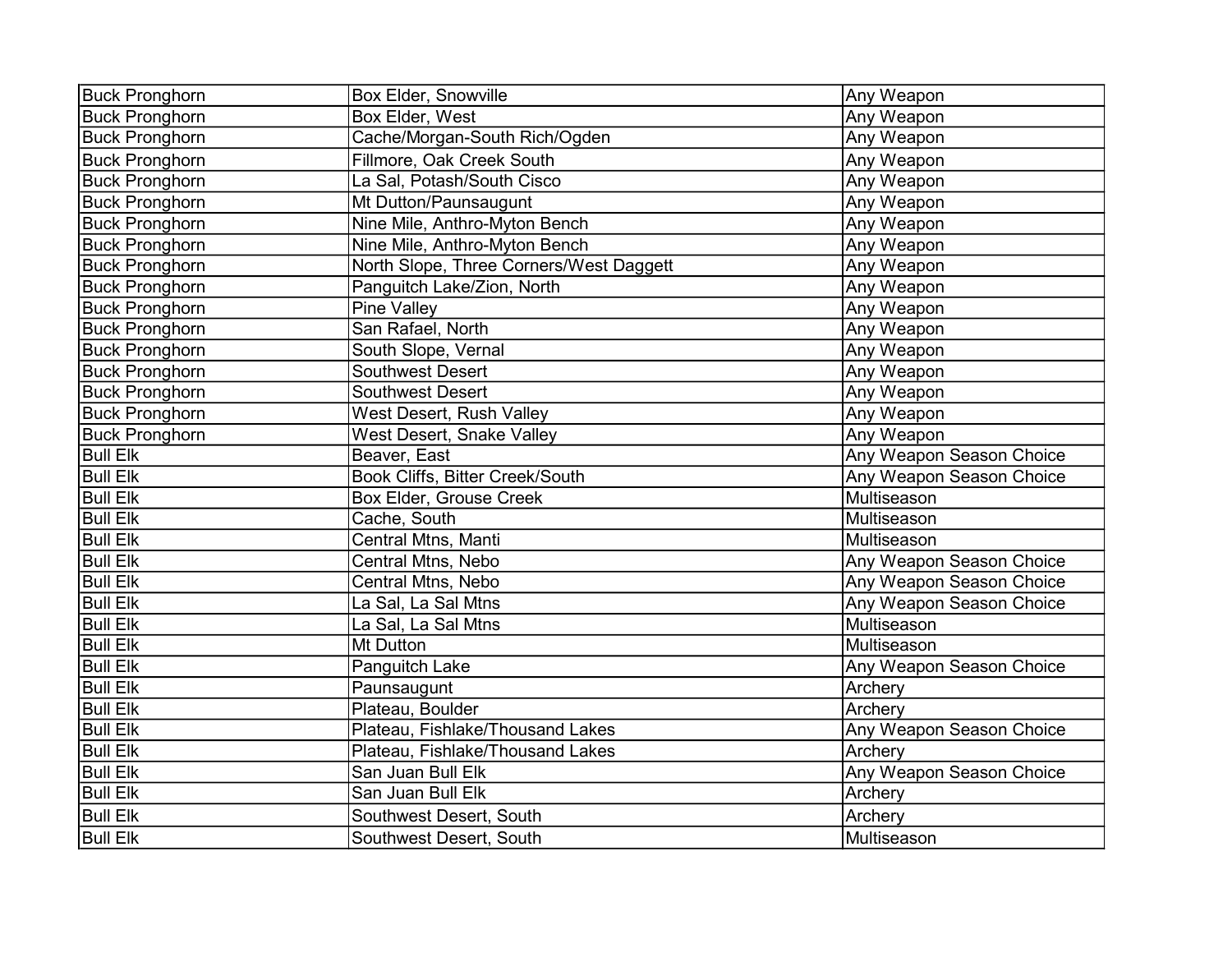| <b>Bull Elk</b>              | Statewide                       | Statewide                |
|------------------------------|---------------------------------|--------------------------|
| <b>Bull Elk</b>              | <b>Wasatch Mtns</b>             | Any Weapon Season Choice |
| <b>Bull Elk</b>              | <b>Wasatch Mtns</b>             | Archery                  |
| <b>Bull Elk</b>              | <b>Wasatch Mtns</b>             | Muzzleloader             |
| <b>Bull Moose</b>            | Cache                           | Any Weapon               |
| Cougar                       | Statewide                       | Statewide                |
| Desert Bighorn Sheep         | <b>Henry Mtns</b>               | Any Weapon               |
| Desert Bighorn Sheep         | Kaiparowits, East               | Any Weapon               |
| <b>Desert Bighorn Sheep</b>  | Kaiparowits, Escalante          | Any Weapon               |
| <b>Desert Bighorn Sheep</b>  | San Rafael, Dirty Devil         | Any Weapon               |
| <b>Desert Bighorn Sheep</b>  | Statewide                       | Statewide                |
| <b>Mountain Goat</b>         | Chalk Creek/Kamas, Uintas       | Any Weapon               |
| <b>Mountain Goat</b>         | Statewide                       | Statewide                |
| <b>Mountain Goat</b>         | <b>Wasatch Mtns, Timpanogos</b> | Any Weapon               |
| Rocky Mountain Bighorn Sheep | <b>Book Cliffs, South</b>       | Any Weapon               |
| Rocky Mountain Bighorn Sheep | Fillmore, Oak Creek (late)      | Any Weapon               |
| Rocky Mountain Bighorn Sheep | Nine Mile, Gray Canyon          | Any Weapon               |
| Rocky Mountain Bighorn Sheep | Oquirrh-Stansbury, West         | Any Weapon               |
| <b>Wild Bearded Turkey</b>   | <b>Central Region</b>           | Multiseason              |
| <b>Wild Bearded Turkey</b>   | <b>Central Region</b>           | Multiseason              |
| <b>Wild Bearded Turkey</b>   | <b>Central Region</b>           | Multiseason              |
| <b>Wild Bearded Turkey</b>   | <b>Central Region</b>           | Multiseason              |
| <b>Wild Bearded Turkey</b>   | Northeastern Region             | Multiseason              |
| <b>Wild Bearded Turkey</b>   | Northern Region                 | Multiseason              |
| <b>Wild Bearded Turkey</b>   | Northern Region                 | Multiseason              |
| <b>Wild Bearded Turkey</b>   | Northern Region                 | Multiseason              |
| <b>Wild Bearded Turkey</b>   | Northern Region                 | Multiseason              |
| <b>Wild Bearded Turkey</b>   | Northern Region                 | Multiseason              |
| <b>Wild Bearded Turkey</b>   | Northern Region                 | Multiseason              |
| <b>Wild Bearded Turkey</b>   | Southeastern Region             | Multiseason              |
| <b>Wild Bearded Turkey</b>   | Southeastern Region             | Multiseason              |
| <b>Wild Bearded Turkey</b>   | Southern Region                 | Multiseason              |
| <b>Wild Bearded Turkey</b>   | Southern Region                 | Multiseason              |
| <b>Wild Bearded Turkey</b>   | Southern Region                 | Multiseason              |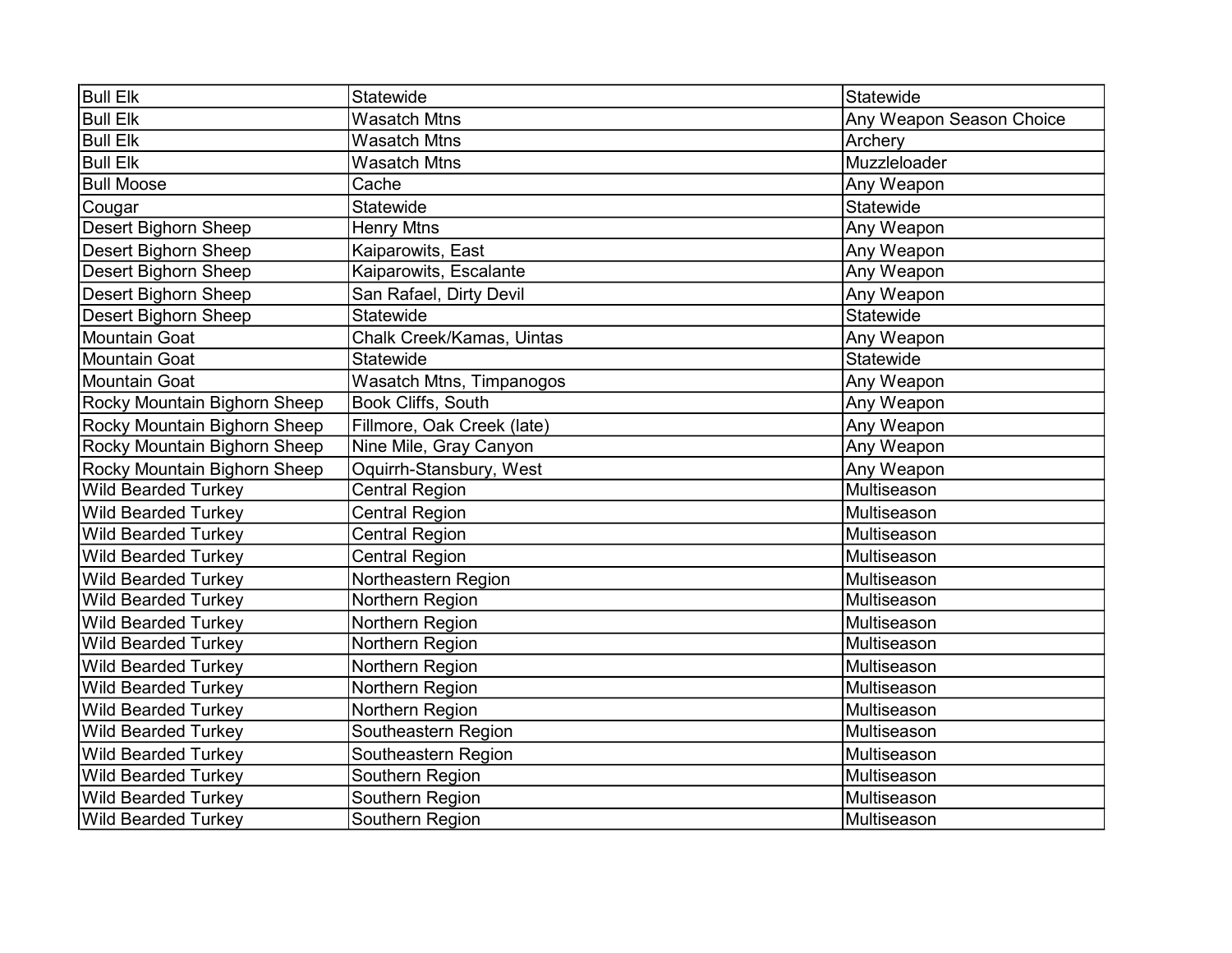### Utah Houndsmen Association

## <www.utahhoundsmen.org>

| <b>Species</b>    | <b>Area</b>                      | <b>Condition</b>    |
|-------------------|----------------------------------|---------------------|
| Antierless Elk    | IWasatch Mtns                    | Any Weapon          |
| <b>Black Bear</b> | lBeaver                          | <b>IMultiseason</b> |
| <b>Black Bear</b> | La Sal                           | <b>IMultiseason</b> |
| <b>Black Bear</b> | Plateau, Fishlake/Thousand Lakes | <b>IMultiseason</b> |

### Wildlife Conservation Foundation

### www.utahwcf.com

| <b>Species</b>             | <b>Area</b>                               | <b>Condition</b> |
|----------------------------|-------------------------------------------|------------------|
| Antlerless Elk             | Plateau                                   | Any Weapon       |
| Antlerless Elk             | South Slope                               | Any Weapon       |
| Antlerless Elk             | South Slope                               | Any Weapon       |
| Antlerless Elk             | South Slope                               | Any Weapon       |
| Antlerless Elk             | South Slope                               | Any Weapon       |
| Antlerless Elk             | <b>Wasatch Mtns</b>                       | Any Weapon       |
| Antlerless Elk             | <b>Wasatch Mtns</b>                       | Any Weapon       |
| Bison                      | Book Cliffs, Little Creek/South, Cow Only | Any Weapon       |
| Black Bear                 | Kamas/North Slope, Summit                 | Multiseason      |
| Black Bear                 | South Slope, Bonanza/Diamond Mtn/Vernal   | Multiseason      |
| <b>Black Bear</b>          | Wasatch Mtns, Avintaquin/Currant Creek    | Multiseason      |
| <b>Buck Pronghorn</b>      | <b>Box Elder, Promontory</b>              | Any Weapon       |
| <b>Buck Pronghorn</b>      | Box Elder, Puddle Valley                  | Any Weapon       |
| <b>Buck Pronghorn</b>      | Pine Valley                               | Any Weapon       |
| <b>Wild Bearded Turkey</b> | Northeastern Region                       | Multiseason      |
| <b>Wild Bearded Turkey</b> | Northeastern Region                       | Multiseason      |
| <b>Wild Bearded Turkey</b> | Northeastern Region                       | Multiseason      |